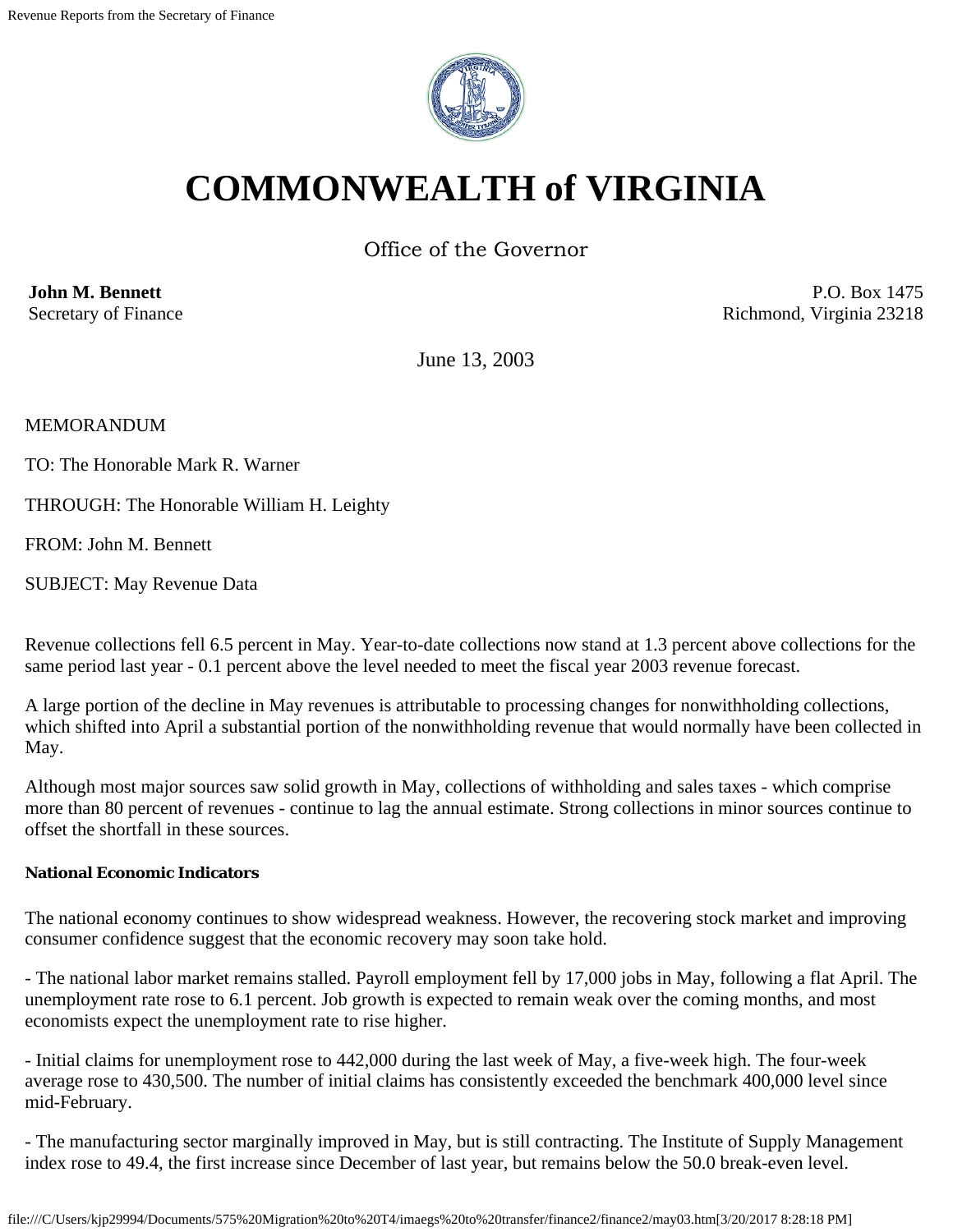- The Conference Board's index of leading indicators rose 0.1 percent in April, the first increase this year. The index has remained essentially flat over the last year.

- The Conference Board's index of consumer confidence rose in May. Consumers' expectations for the future improved, while their assessment of the current situation dropped.

- After eight consecutive monthly gains, personal income growth was flat in April. Wage and salary income declined for the first time in nine months. Consumer spending dropped 0.1 percent for the month, largely due to falling energy prices. Adjusting for energy prices, real spending grew 0.1 percent.

- Real GDP growth was revised upward to 1.9 percent in the first quarter -- very weak growth for a recovery.

- Federal Reserve Chairman Alan Greenspan has said that although "the acceleration has not yet begun," the gains in the stock market and other indicators "are suggestive of a fairly marked turnaround."

# **Virginia Economy**

In Virginia, payroll employment grew 0.1 percent in April from April of last year. Job growth in the Commonwealth has been essentially flat over the fiscal year. Northern Virginia has posted four consecutive months of modest job gains, with 0.3 percent growth in April.

The Virginia Leading Index fell by 1.0 percent in April -- its third consecutive decline. Weakness in all components of the index suggests economic growth will remain slow in the coming months. Initial claims for unemployment rose almost 11 percent in April, indicating that the labor market in Virginia remains weak. Both auto registrations and building permits declined.

# **May Revenue Collections**

Revenue collections fell 6.5 percent in May. On a year-to-date basis, total revenues are up 1.3 percent through May, tracking very close to the required annual estimate of 1.2 percent growth.

*Individual Income Tax Withholding (62% of general fund revenues):* Collections in withholding fell 1.1 percent below May of last year. Year-to-date withholding growth through May is 2.1 percent - below the annual estimate of 2.7 percent growth. It is highly unlikely that withholding collections will meet the forecast. Until basic labor market conditions improve, withholding collections will remain sluggish.

*Individual Income Tax Refunds:* Refunds this month totaled \$116.1 million, compared with \$127.4 million paid in May of last year. Through May, refunds have exceeded the fiscal year 2003 projection by about \$87 million.

During the current filing season, close to 2.3 million refunds have been issued -- about 36,000 more than the same period last year. The average refund amount is up about 9.0 percent. The Department of Taxation has issued 93 percent of all refunds within 12 days and 98 percent within 30 days. This increased efficiency in the refund process has shifted many returns normally issued in July and August into the current fiscal year.

*Individual Income Tax Nonwithholding (12% of general fund revenues):* Final payments for tax year 2002 are due on May 1st, along with the first estimated payment for tax year 2003. May is therefore normally a significant month for nonwithholding collections. This year, as the result of streamlined processing, the bulk of nonwithholding payments were collected in April. Nonwithholding collections therefore fell 29.0 percent in May, following a 29.0 percent increase in April.

Taken together, nonwithholding payments in April and May were 2.8 percent below the same two months last year. Through May, year-to-date collections are 3.7 percent below collections for the same period last year - ahead of the forecast of a 13.3 percent decline.